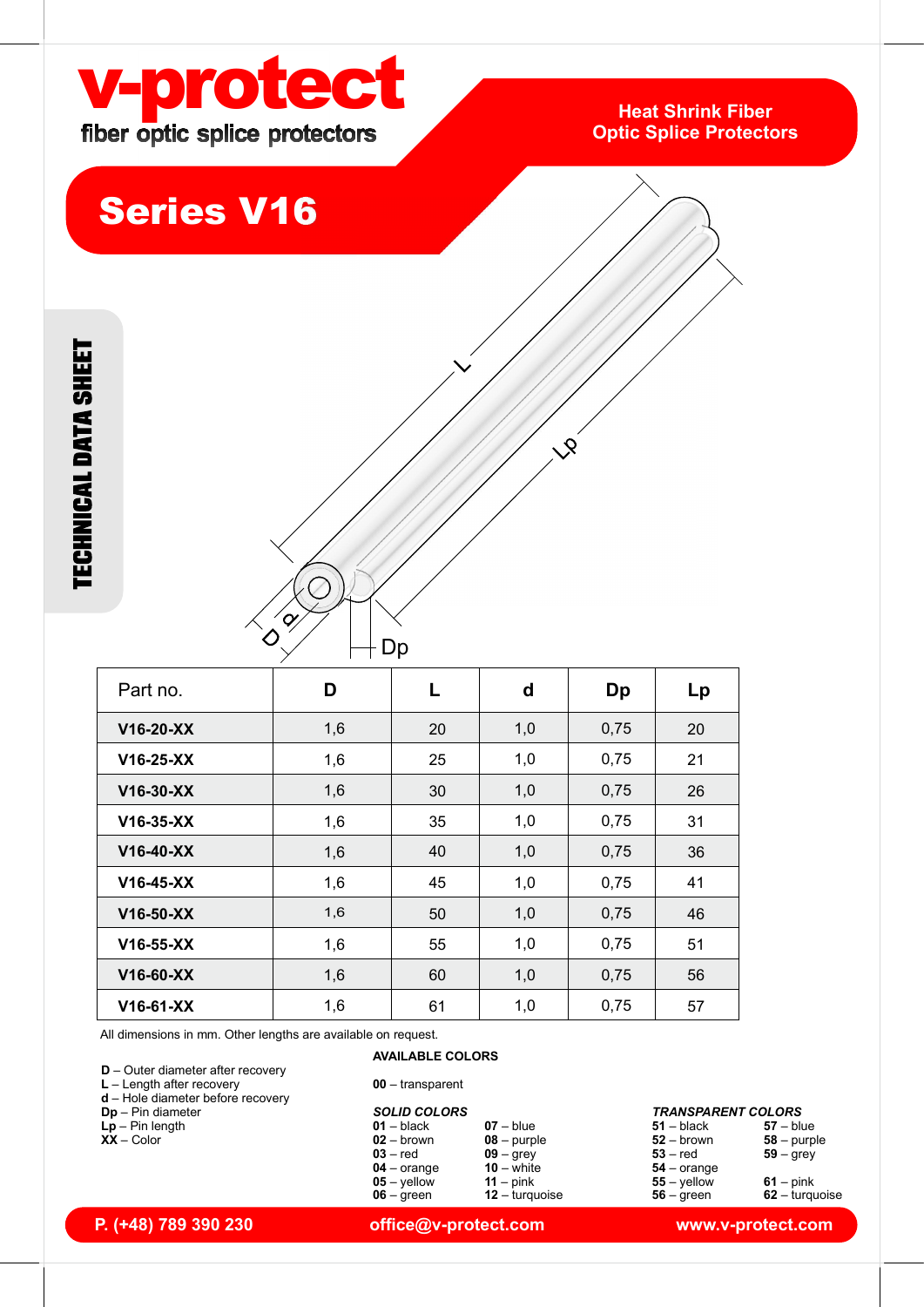# Series V16

### Heat Shrink Fiber Optic Splice Protectors

 V16 SMALL series sleeves were constructed to meet the requirements of telecommunication systems' integrators, making use of solutions with a large density of connections. Small size and quickness of assembly are the main advantages of this solution. Excellent climatic and thermal properties make it ideal for use in closed as well as open spaces. The main goals during design phase were: full protection of the fiber optic splices, small size after recovery and short assembly time. Initial shrinking of the outer tube was taken into account during the production process to reduce the gap between the tubes.



This protects the internal tube and Pin from falling out as well as facilitates entering the optical fiber to hole. The final product is checked to meet the requirements set by the EN 50411-3-3 European Standard and GR-1380- CORE American Standard and ZN-96TPSA-006 standard of Polish Telecommunications. The sleeves we produce offer full protection to the fiber optic splices. They do not cause additional insert losses, and they offer protection against mechanical damage, pollution and weather conditions.

 V16 series is characterized by small external diameter (D=1.6mm after recovery), reduced length (the shortest L=20mm), quickness of assembly (below 40s). The sleeve consist of: a 0.75mm diameter PIN, a thin external tube and an internal tube with a 1.0mm hole. The protectors are dedicated to primary coated 250µm (fiber) or secondary coated 900µm (buffer). The internal tube is made from special material with good adhesion to many materials and low solubility in water. It changes its consistency to semi-liquid in growth temperatures. It enables to eliminate air bubbles through filling up the spaces between the external tube, the Pin and fiber optic cable. The Pin that stiffens the splice is made from steel with a heat extensibility indicator identical to that of an optical fiber. This prevents from longitudinal stresses on the splice during heating process. Longitudinal stresses of the splice influence on growth an insert loss and a reflection loss. In extreme cases they may cause breaking the connection, which makes it necessary to repeat the splice procedure. External tube material guarantees sustainability and resistance to stretching and puncture. It offers optimal air permeability, high gloss and smooth surface.

## ¤ Properties

- » Outer diameter after recovery: 1,6mm +/- 0,2mm \*
- » Hole diameter before recovery: 1,0mm + 0,1mm \*
- » Lenght of the protector after recovery: L +2/-1mm \*
- » Pin diameter: 0,75mm
- » Minimum installation temperature: 110 °C
- » Max installation time: 60 sekonds
- » Standard color: transparent
- » RoHS compliant
- office @v-protect.com<br>
office @v-protect.com<br>
office @v-protect.com www.v-protect.com » Packing: 100pcs packed to one zip-bag (other packing method are available on request)

\* – Tolerances in accordance with the requirements of EN 50411-3-3

## ¤ Application

- » Fiber Optic Solution
- Telecommunication, INTERNET »
- » CATV, Cable TV, Monitoring
- » Industry
- » LAN, MAN, WAN, FTTx

#### P. (+48) 789 390 230